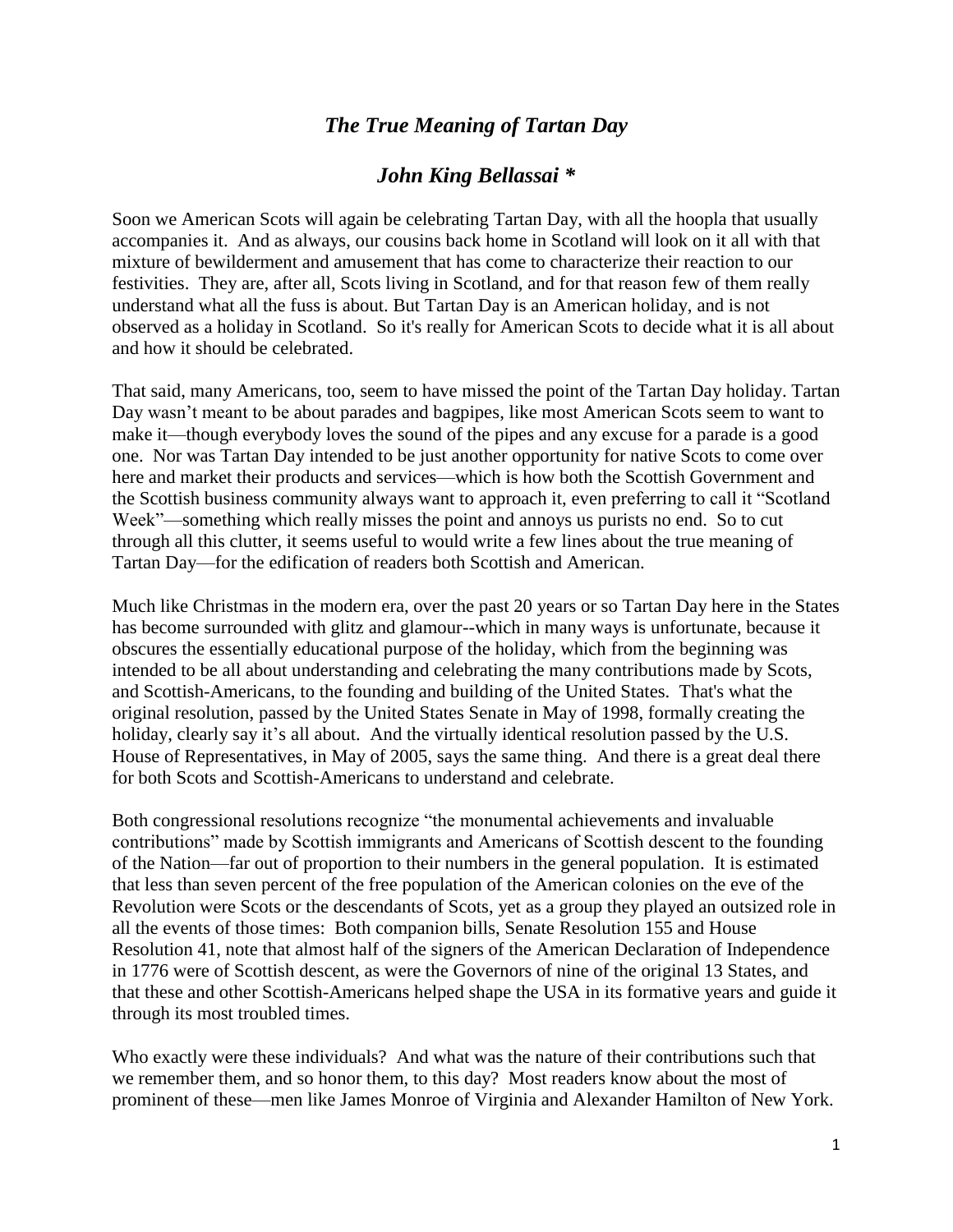Monroe, a third generation Scottish-American, was the fourth President of the United States. (Born in Virginia , Monroe's paternal great grandfather had emigrated there from Scotland circa 1660. The son of a prosperous planter, Monroe attended the College of William & Mary and studied law under Thomas Jefferson, whose protégé he was.) James Monroe served as Governor of Virginia and later, as American Ambassador to France, where he helped to negotiate the Louisiana Purchase in 1803. Elected President of the United States in 1816 with 80 percent of the popular vote, he was easily reelected in 1820.

Alexander Hamilton was an immigrant to America in 1772 from the island of Nevis, in the British West Indies. The illegitimate son of a Scottish merchant, Hamilton was General Washington's aide-de-camp during the Revolutionary War and later co-authored the Federalist Papers. He was the founder of the Federalist Party and served as America's first Secretary of the Treasury. In many ways, he was the architect of the modern American nation-state. (Though we declare ourselves to be a nation built on Jeffersonian principles, in fact we have evolved much more closely to Hamilton's vision for America—a militarily and economically strong, industrialized nation ,made up mainly of large cities, not of small towns and yeomen farmers.)

But there were other Scottish-Americans, less well known to history but equally influential, who typify the sort of personages that Tartan Day was designed to remember and honor. Let's focus on just three of these—all Scottish immigrants to America, each of whom had enormous influence on the other Founders and who helped shape the American Declaration of Independence. They each typify Scottish ethics and values—important parts of our shared cultural and political heritage. These were William Small, who emigrated from Aberdeen to Virginia in 1758; James Wilson, who emigrated from Fife to Pennsylvania in 1765; and the Rev. John Witherspoon, who emigrated from East Lothian to New Jersey in 1768.

Educated at Mariscal College in Aberdeen, Small ended up as Professor of Natural Philosophy at the College of William & Mary in Virginia, where he taught and mentored the young Thomas Jefferson. In his autobiography, Jefferson credited Small with shaping his thinking on the Rights of Man with ideas derived not from London or Paris, but from Aberdeen and Edinburgh, the seats of the Scottish Enlightenment.

Wilson, known in America as "James of Caledonia", was a delegate to the Continental Congress from Pennsylvania. Equally well read in the works of the Scottish Enlightenment as was William Small, James Wilson was very highly regarded by George Washington, who in his memoires praised Wilson's abilities and temperament. One of only six men to sign both the Declaration of Independence in 1776 and the Constitution in 1789, Wilson was educated at St. Andrews and later taught at the College of Philadelphia, before going on to practice law in America. He contributed greatly to the constitutional debates of the 1780's which led to the formulation of the modern American tri-partite political system, consisting of co-equal executive, legislative and judicial branches, as embodied in the U.S. Constitution. Wilson was the primary thinker behind the concept of the U.S. Supreme Court. And it was he who convinced Congress to directly state that all powers of government, any government, are ultimately derived from the people—a characteristically Scottish notion.

But by far the most prominent of these three Scots was the Rev. John Witherspoon, sixth President of the College of New Jersey, now Princeton University. Educated at the Universities